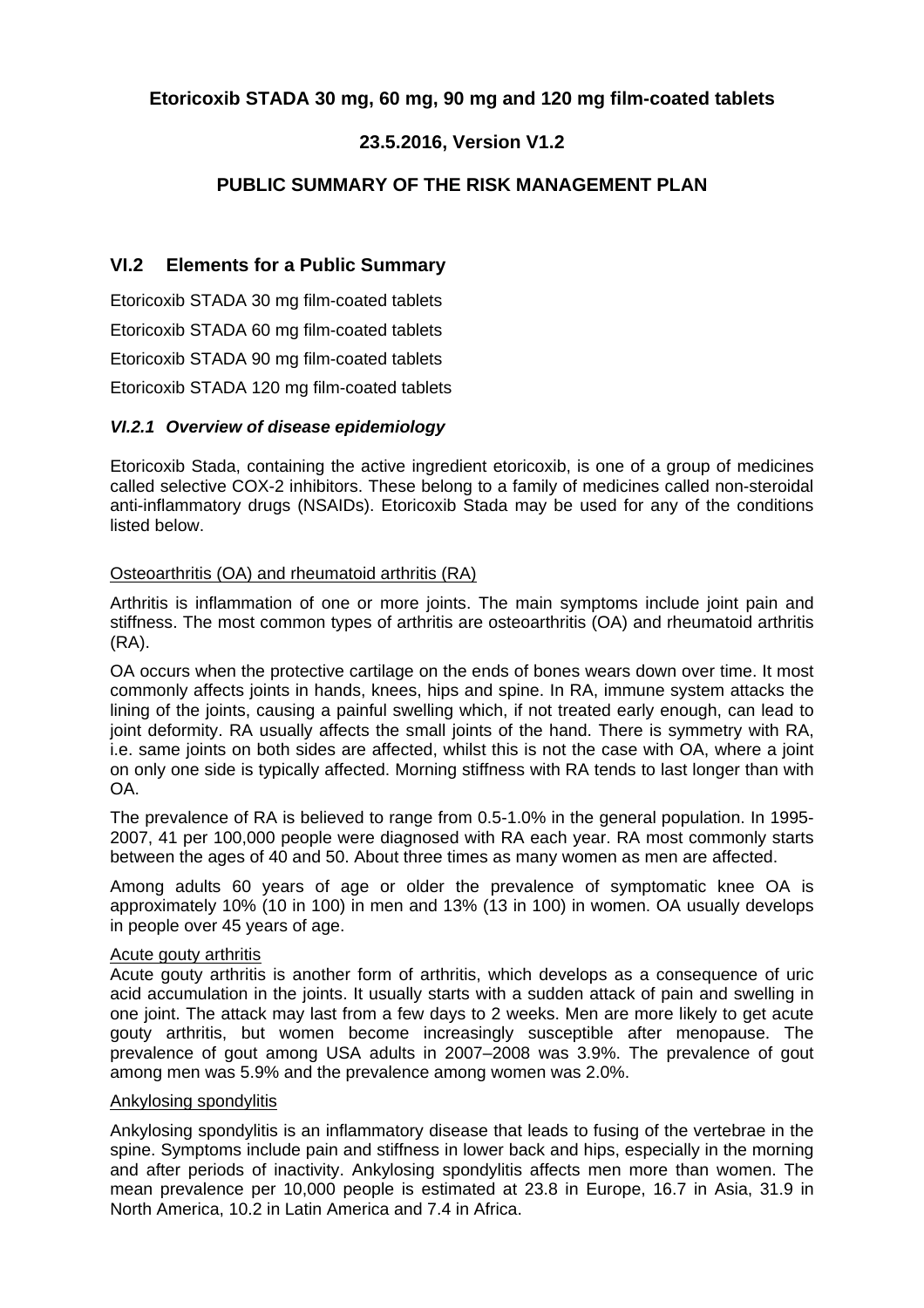#### Pain after dental surgery

Dental surgery (e.g. root canal surgery, crown replacement surgery) is frequently associated with pain, which varies in intensity. Intensity of pain needs to be determined by patient himself / herself, as the perception of pain and pain threshold are different from patient to patient. Various pain scales may be used to establish the pain intensity. Etoricoxib Stada is indicated for the short term treatment of moderate pain after dental surgery.

### *VI.2.2 Summary of treatment benefits*

Etoricoxib Stada helps to reduce the pain and swelling (inflammation) in the joints and muscles of people with osteoarthritis, rheumatoid arthritis, ankylosing spondylitis and gout.

Etoricoxib Stada is also used for the short term treatment of moderate pain after dental surgery.

Etoricoxib Stada is indicated in adults and adolescents at the age of 16 years and older.

#### *VI.2.3 Unknowns relating to treatment benefits*

None.

#### *VI.2.4 Summary of safety concerns*

#### **Important identified risks**

| <b>Risk</b>                                                                                                                             | What is known                                                                                                                                                                                                                                                          | <b>Preventability</b>                                                                                                                                                                                              |
|-----------------------------------------------------------------------------------------------------------------------------------------|------------------------------------------------------------------------------------------------------------------------------------------------------------------------------------------------------------------------------------------------------------------------|--------------------------------------------------------------------------------------------------------------------------------------------------------------------------------------------------------------------|
| Stomach disorders (e.g.<br>stomach holes, sores,<br>bleeding)<br>(Gastrointestinal disorders<br>(e.g. perforation, ulcer,<br>bleeding)) | Stomach disorders (e.g.<br>stomach holes, sores,<br>bleeding), some of them<br>resulting in fatal outcome, have<br>occurred in patients treated with<br>etoricoxib.                                                                                                    | Tell your doctor if you are<br>taking ibuprofen, diclofenac,<br>aspirin or a similar analgesic<br>drug (even if this is over-the<br>counter).                                                                      |
|                                                                                                                                         | Patients who are more at risk of<br>developing these stomach<br>problems are the elderly,<br>patients using any other drug<br>form the same group (e.g.<br>ibuprofen, diclofenac) or aspirin<br>concomitantly, or patients with a<br>prior history of stomach disease. | Inform your doctor of any<br>previous stomach condition<br>you may have had (e.g.<br>stomach sores).<br>Inform your doctor<br>immediately if you develop<br>any of the following for<br>prolonged periods of time: |
|                                                                                                                                         |                                                                                                                                                                                                                                                                        | Diarrhoea<br>Vomiting<br>Stool changes<br>Indigestion<br>Heartburn<br>Loss of appetite                                                                                                                             |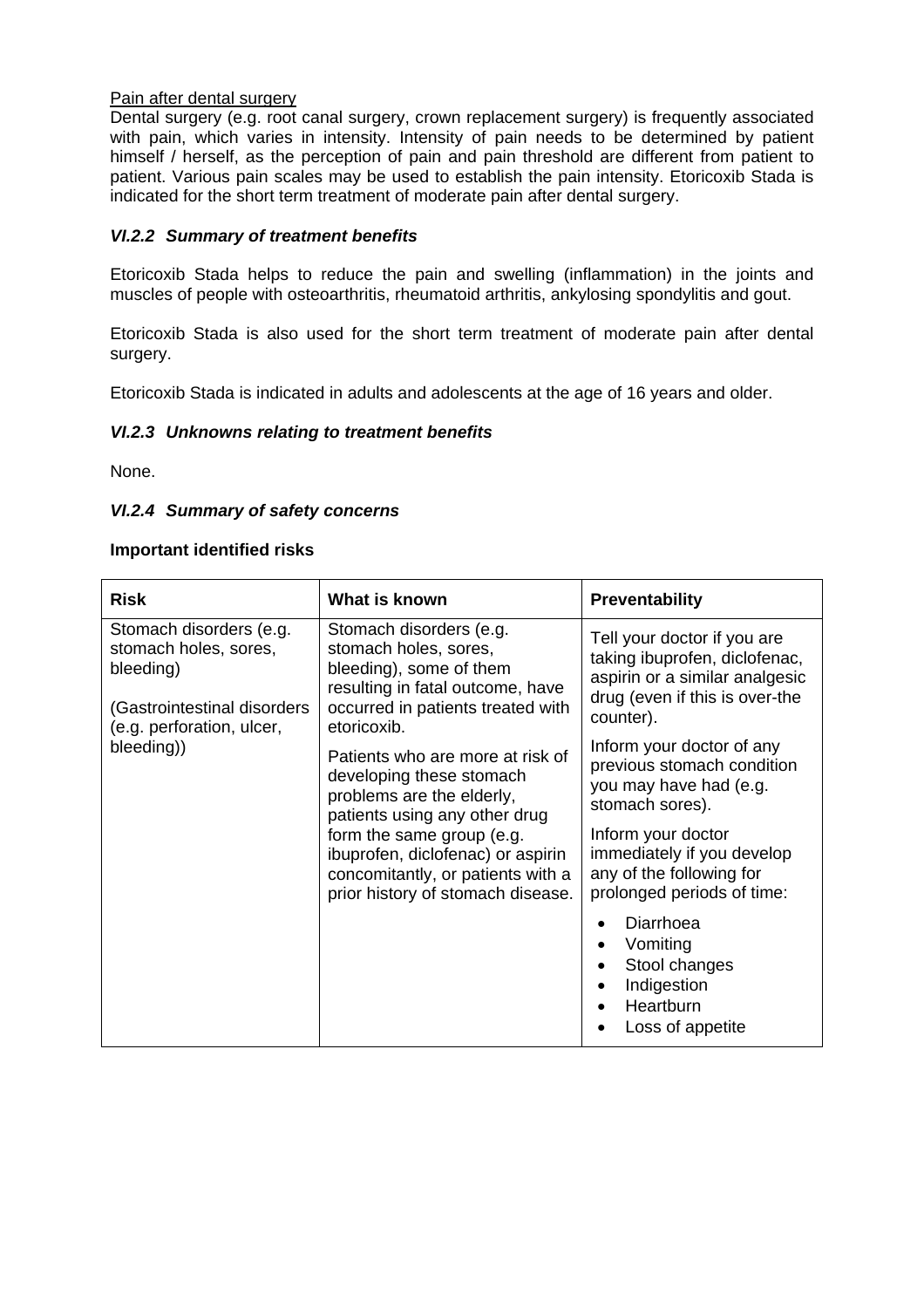| Clot formation in the blood<br>vessels of the heart and<br>brain leading to heart<br>attack and / or stroke<br>(Cardiovascular and<br>cerebrovascular<br>thrombotic disorders (e.g.<br>myocardial infarction,<br>stroke))                                       | Drug class which etoricoxib is<br>part of may be associated with a<br>risk of clot formation in the<br>blood vessels of the heart and<br>brain, potentially leading to<br>heart attack and / or stroke.<br>Patients with significant risk<br>factors for these events are<br>those with high blood pressure<br>(hypertension), high blood<br>lipids, diabetes and those who<br>smoke.                                                                                                     | Higher doses taken over long<br>periods of time may increase<br>the risk of these events. Your<br>doctor will aim to prescribe<br>you etoricoxib for the<br>shortest duration and the<br>lowest effective daily dose<br>possible.<br>Tell your doctor if you have<br>family history of these<br>events, if you suffer from<br>high blood pressure, high<br>lipids or diabetes.<br>Inform your doctor<br>immediately if you develop<br>any of the following for<br>prolonged periods of time:<br>Shortness of breath<br>Chest pain<br>Abnormal heartbeat<br>Pain, numbness,<br>weakness or coldness in<br>your legs or arms<br>Fatigue<br>Fainting<br>$\bullet$<br>Swollen ankles |
|-----------------------------------------------------------------------------------------------------------------------------------------------------------------------------------------------------------------------------------------------------------------|-------------------------------------------------------------------------------------------------------------------------------------------------------------------------------------------------------------------------------------------------------------------------------------------------------------------------------------------------------------------------------------------------------------------------------------------------------------------------------------------|----------------------------------------------------------------------------------------------------------------------------------------------------------------------------------------------------------------------------------------------------------------------------------------------------------------------------------------------------------------------------------------------------------------------------------------------------------------------------------------------------------------------------------------------------------------------------------------------------------------------------------------------------------------------------------|
| Reduction in hormone<br>synthesis leading to<br>impaired kidney function<br>and other adverse events<br>such as heart failure, high<br>blood pressure and<br>swelling<br>(Renovascular disorders<br>(e.g. hypertension,<br>edema, congestive heart<br>failure)) | Etoricoxib may cause a<br>reduction in kidney hormone<br>called prostaglandin. This leads<br>to reduction in blood flow<br>through the kidney. Patients at<br>greatest risk of this effect are<br>those with pre-existing kidney or<br>liver problems and heart failure.<br>Inhibition of prostaglandin<br>hormone synthesis may also<br>lead to fluid accumulation in the<br>body. Adverse events, such as<br>swelling of ankles, high blood<br>pressure or heart failure, may<br>occur. | Tell your doctor if you have<br>or have ever had kidney or<br>liver problems.<br>Your doctor will perform<br>regular tests to examine your<br>kidney function. It is essential<br>that you turn up for your<br>tests.<br>Inform your doctor<br>immediately if you develop<br>any of the following:<br>Decreased urine output<br>Swelling in your legs,<br>$\bullet$<br>ankles or feet<br><b>Drowsiness</b><br>$\bullet$<br>Shortness of breath<br>Fatigue<br>Confusion<br>Nausea                                                                                                                                                                                                 |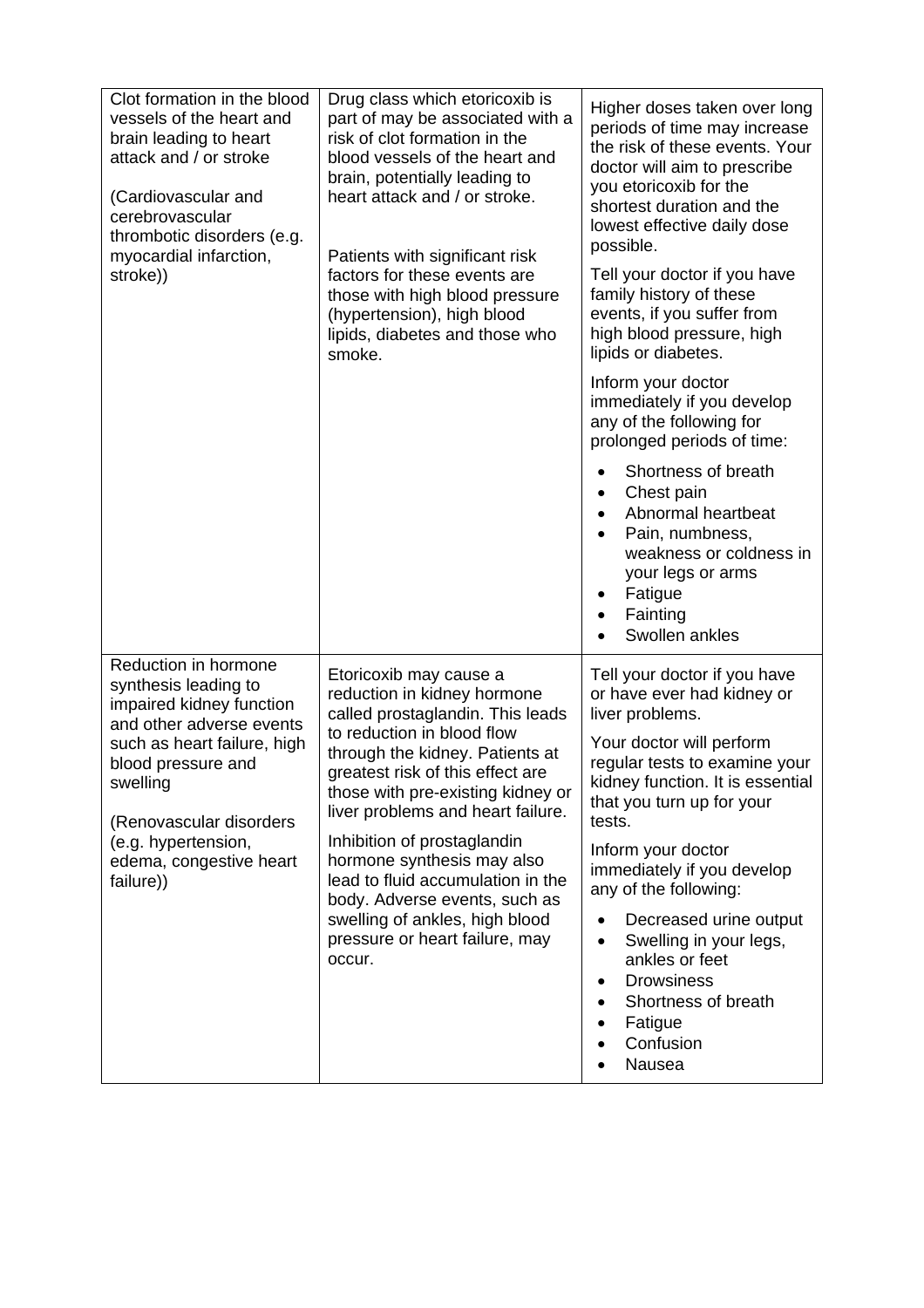| Severe skin reactions                                         | Serious skin reactions,<br>including:<br>exfoliative dermatitis<br>$\circ$<br>(inflammatory skin disease)<br>Stevens-Johnson syndrome<br>$\circ$<br>(rare, serious disorder of<br>your skin and mucous<br>membranes)<br>toxic epidermal necrolysis<br>$\circ$<br>(rare, life-threatening skin                                                                                                                                                                                            | Tell your doctor if you have<br>or have ever had any long-<br>term skin conditions or any<br>allergies which have primarily<br>manifested on the skin.<br>Inform your doctor<br>immediately if you develop<br>any of the following:                                                                                                                                      |
|---------------------------------------------------------------|------------------------------------------------------------------------------------------------------------------------------------------------------------------------------------------------------------------------------------------------------------------------------------------------------------------------------------------------------------------------------------------------------------------------------------------------------------------------------------------|--------------------------------------------------------------------------------------------------------------------------------------------------------------------------------------------------------------------------------------------------------------------------------------------------------------------------------------------------------------------------|
|                                                               | condition)<br>have been reported very rarely<br>in association with the use of<br>NSAIDs and some selective<br>COX-2 inhibitors during post-<br>marketing surveillance. Patients<br>appear to be at highest risk for<br>these reactions early in the<br>course of therapy, with the<br>onset of the reaction occurring<br>in the majority of cases within<br>the first month of treatment.<br>Risk of skin reactions may be<br>higher in patients with a history<br>of any drug allergy. | <b>Facial swelling</b><br>Tongue swelling<br><b>Hives</b><br>Skin pain<br>A red or purple skin rash<br>that spreads within<br>hours to days<br>Blisters on skin and the<br>mucous membranes of<br>mouth, nose, eyes and<br>genitals<br>Shedding of the skin                                                                                                              |
| Kidney disorders<br>(Renal disorders (e.g.<br>renal failure)) | Etoricoxib may cause a<br>reduction in kidney hormone<br>called prostaglandin. This leads<br>to reduction in blood flow<br>through the kidney and to<br>subsequent kidney failure in<br>extreme cases.<br>Patients at greatest risk of this<br>effect are those with pre-<br>existing kidney or liver problems<br>and heart failure.                                                                                                                                                     | Tell your doctor if you have<br>or have ever had kidney or<br>liver problems.<br>Your doctor will perform<br>regular tests to examine your<br>kidney function. It is essential<br>that you turn up for your<br>tests.<br>Inform your doctor<br>immediately if you develop<br>any of the following:<br>Decreased urine output<br>Swelling in your legs,<br>ankles or feet |
|                                                               |                                                                                                                                                                                                                                                                                                                                                                                                                                                                                          | <b>Drowsiness</b><br>Shortness of breath<br>Fatigue<br>Confusion<br>Nausea                                                                                                                                                                                                                                                                                               |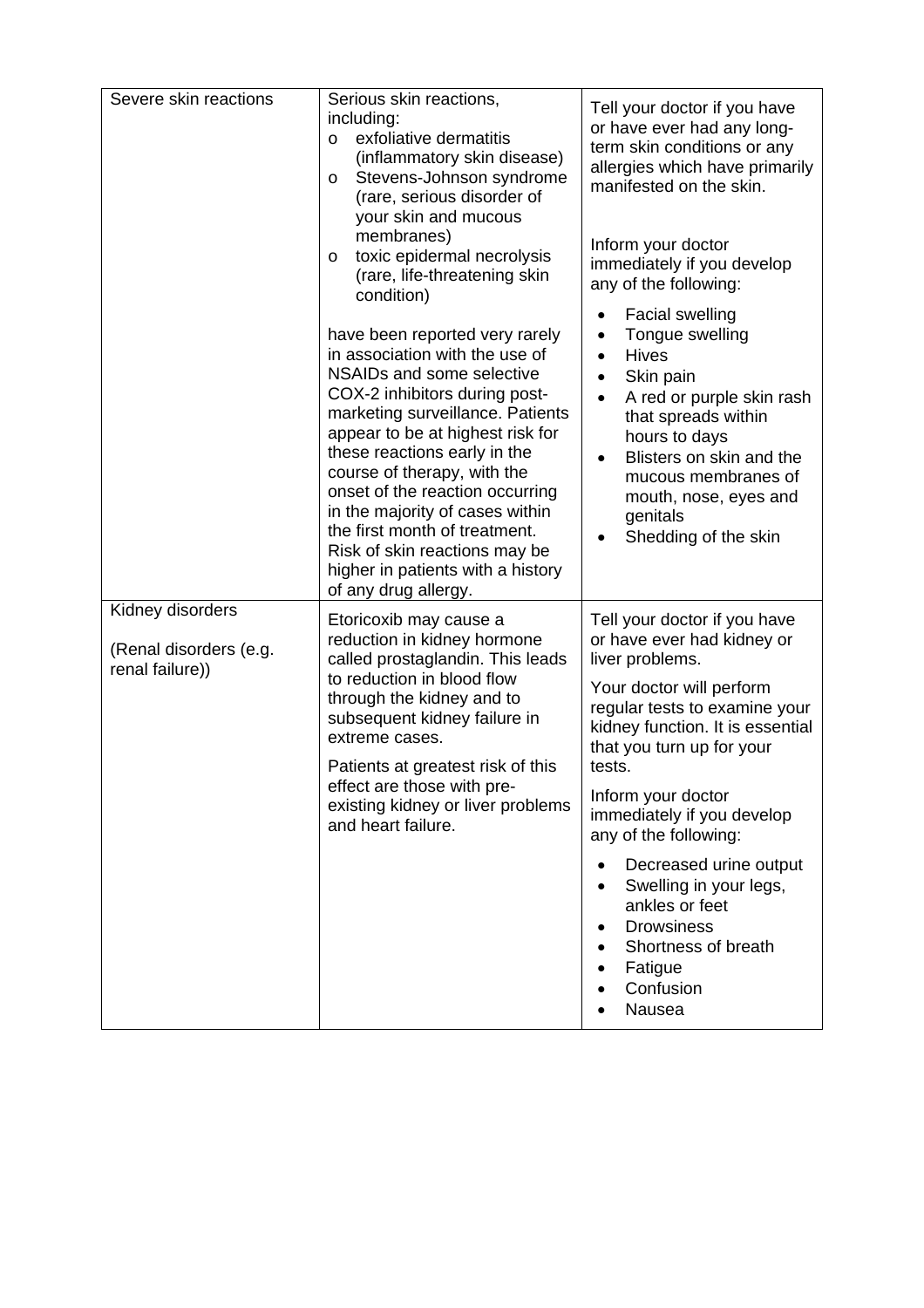| Liver disorders<br>(Hepatic disorders) | Adnormal liver function tests<br>have been reported in<br>approximately 1% of patients in                   | Tell your doctor if you have<br>or have ever had liver<br>problems.                                                                                                                                                    |
|----------------------------------------|-------------------------------------------------------------------------------------------------------------|------------------------------------------------------------------------------------------------------------------------------------------------------------------------------------------------------------------------|
|                                        | clinical trials treated for up to<br>one year with etoricoxib 30, 60<br>and 90 mg daily.                    | Your doctor will perform<br>regular tests to examine your<br>liver function. It is essential                                                                                                                           |
|                                        | Liver inflammation (hepatitis)<br>and liver failure have been<br>reported in up to 1 in a 1000<br>patients. | that you turn up for your<br>tests.                                                                                                                                                                                    |
|                                        |                                                                                                             | If signs of liver problems<br>occur, or if persistently<br>abnormal liver function tests<br>(three times the upper limit of<br>normal) are detected, your<br>doctor will most likely<br>discontinue Etoricoxib Stada.  |
|                                        |                                                                                                             | Inform your doctor<br>immediately if you develop<br>any of the following:                                                                                                                                              |
|                                        |                                                                                                             | Yellowing of your skin<br>and eyeballs<br>Pain in upper right<br>abdomen<br>Abdominal swelling<br>Nausea<br>Vomiting<br>A general sense of<br>feeling unwell (malaise)<br>Disorientation or<br>confusion<br>Sleepiness |

# **Important potential risks**

| <b>Risk</b> | What is known (Including reason why it is considered a<br>potential risk) |
|-------------|---------------------------------------------------------------------------|
| None        | <b>NA</b>                                                                 |

# **Missing information**

| What is known<br><b>Risk</b> |  |
|------------------------------|--|
|------------------------------|--|